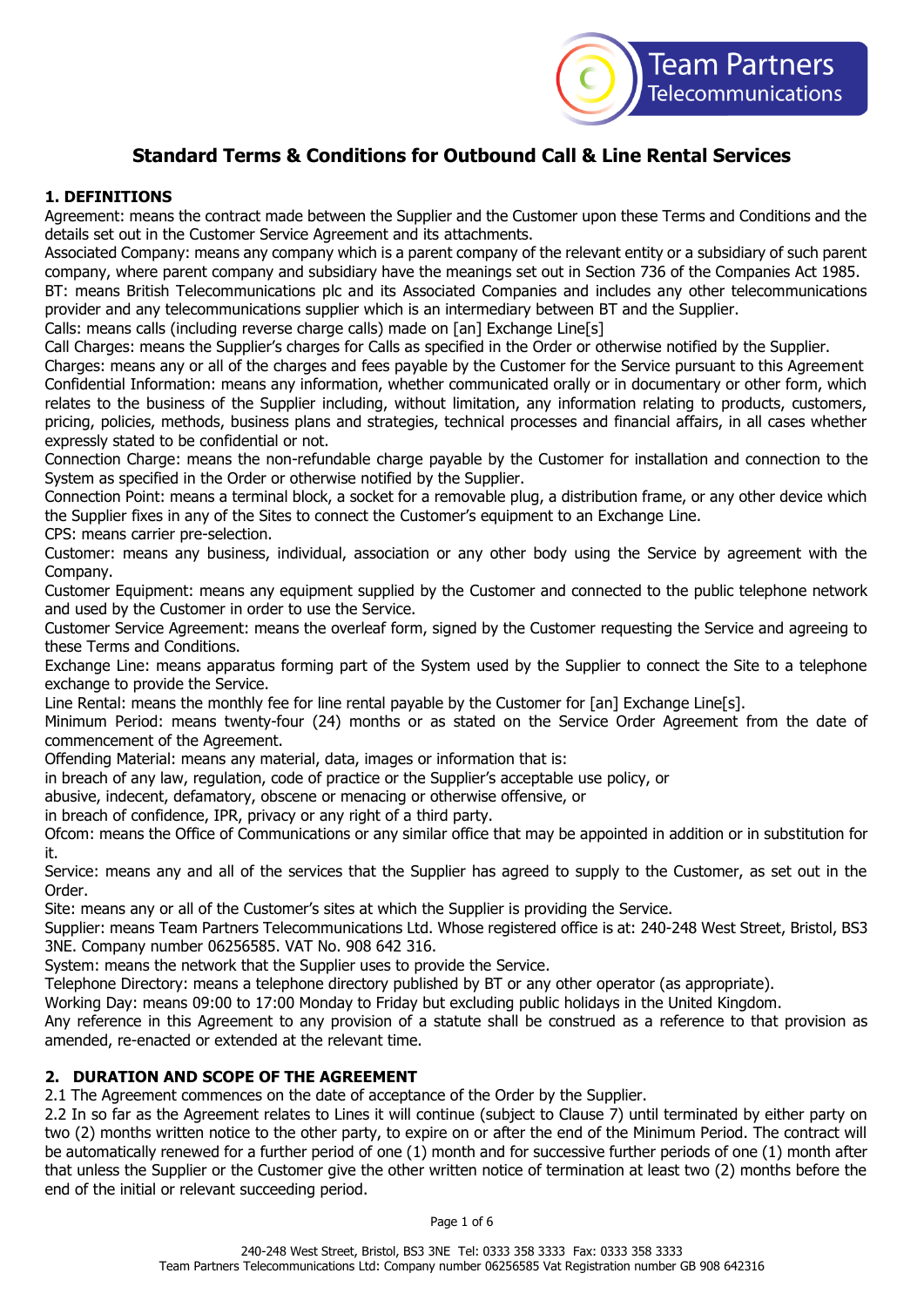

2.3 If the Customer (not having the right to terminate under Clause 7) terminates this Agreement in so far as it relates to Lines either during the Minimum Period or without giving the notice required under Clause 2.2,[or if the Service ceases to be provided on the relevant Line during the Minimum Period], the Customer shall pay, in addition to other sums payable up to the date of termination, the unpaid Line Rental that would have been payable had the Agreement continued until the earliest date on which it would have terminated had the Customer, on the date the Customer terminated the Agreement, given due notice of termination.

2.4 In so far as the Agreement relates to Calls it will continue (subject to Clause 7) until terminated by either party on two (2) months written notice to the other party, to expire at any time on or after the end of the Minimum Period. The contract will be automatically renewed for a further period of one (1) months and for successive further periods of one (1) months after that unless the Supplier or the Customer give the other written notice of termination at least two (2) months before the end of the initial or relevant succeeding period.

2.5 If the Customer (not having the right to terminate under Clause 7) terminates this Agreement in so far as it relates to Calls without giving the notice required under Clause 2.4, the Customer shall pay, in addition to other sums payable up to the date of termination, an amount equal to two times the average of the Call Charges for each of the last four complete months during which the Service was provided (but if there are less than four complete months then the average shall be calculated on a weekly basis and the amount payable shall be equal to 9 such average weeks).

2.6 Until termination for whatever reason, the Supplier agrees to provide the Service to the Customer in accordance with this Agreement in consideration of the agreement of the Customer to use the Service in accordance with this Agreement and to pay the Charges when they are due.

2.7 The Customer agrees to the termination of its existing contract for equivalent services with its existing communications service provider and irrevocably authorises and requests the Supplier to cancel on the Customer's behalf any such existing contract. The Customer shall provide to the Supplier such information as is reasonably requested by the Supplier including any relevant account and Calling Line Identification numbers that may be required by BT or other communications provider, and also access to the Site for BT and anyone acting on their behalf to carry out their obligations to the Supplier and the Customer acknowledges that the Supplier cannot process the provision of the Service until such information and access is provided.

2.8 The Customer shall provide a suitable and safe working environment at the Site for the Supplier, BT and anyone acting on behalf of either of them.

2.9 The provision of the Service requires that BT undertakes programming at exchange level and the Customer accepts that any act, default or delay by BT in carrying out such programming or otherwise relating to or affecting the Service shall not be the responsibility of the Supplier.

2.10 The Customer acknowledges that certain services are incompatible with the Calls & Lines service available from BT, and such incompatible services are likewise excluded from the Service. The Customer also acknowledges that some technical limitations within the System may not become apparent until after the Service has been working for some time; in such circumstances, the Service may need to be temporarily withdrawn in which case the Customer shall be entitled to a pro rata rebate of any relevant Charges paid in advance by the Customer.

2.11 The Customer Equipment to be used for the provision of the Service will be connected by means of Connection Points and ancillary wiring. If the Customer wishes a Connection Point to be moved to another place within the Site, the Supplier may agree, subject to payment of the Supplier's applicable charges. The Customer shall, at the Supplier's request, promptly arrange for the Customer Equipment to be reprogrammed by its designated maintainer in accordance with instructions provided by the Supplier, so as to enable any indirect or other access. The Supplier will have no responsibility in respect of such reprogramming.

### **3. SUPPLIER'S GENERAL OBLIGATIONS**

3.1 The provision of the Service is subject to all relevant licences, infrastructure (or interconnect arrangements) and consents being in place. The Supplier shall use reasonable endeavours to meet any agreed dates but shall not be liable for failure to meet them. The Customer shall obtain any consent or facility that is necessary or desirable for the Supplier to provide the Service to the Site.

The Supplier shall exercise the reasonable care and skill of a competent communications operator. The Service cannot be guaranteed to be fault free but the Supplier shall provide the same quality of service to the Customer as it provides from time to time to its customers generally.

3.2 The Customer shall report any fault to the Supplier's Customer Services Department, where it will be dealt with in accordance with the agreed fault repair service. The Supplier may request that the Customer first have its designated maintainer check the Customer Equipment. If the Supplier agrees to fix a fault that is caused by the Customer or that otherwise falls outside the responsibility of the Supplier or where no fault is found, the Supplier may charge the Customer for any work that the Supplier has undertaken at its applicable man-hour rate.

Page 2 of 6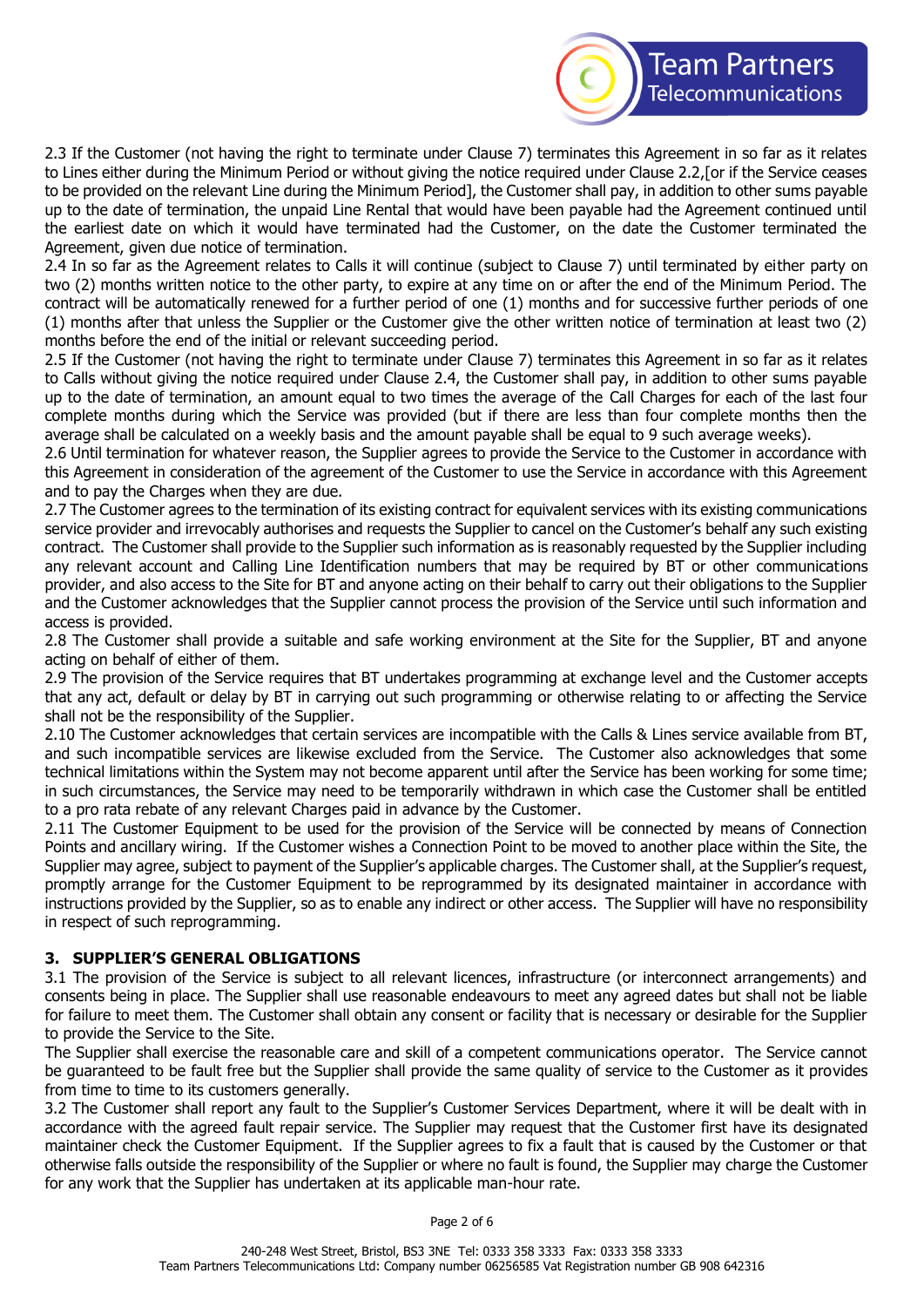

3.3 The Supplier may alter the name or number of a telephone exchange serving the Exchange Line, or the telephone number, or any other name, code or number whatsoever that the Supplier allocates to the Customer, in circumstances where such alterations are required as a result of necessary operational or technical changes to the System or changes in legal or regulatory requirements.

3.4 Where an Exchange Line is a new telephone line to the Site, the Supplier will allocate a telephone number to the Customer in respect of the Exchange Line and, unless the Customer requests otherwise, will arrange for a free standard entry to be made in a Telephone Directory. If the Supplier agrees to arrange a special entry (for which a charge would be made), this will be subject to additional terms and conditions.

3.5 Where the Supplier allocates telephone numbers to the Customer, the Customer will not (subject to any statutory or authorisation provisions relating to number portability) acquire any rights whatsoever in such telephone numbers and the Customer will not apply for registration of the telephone numbers as part of a trademark.

3.6 If the Supplier has an agreement with the Customer's existing communications service provider, the Supplier can, at the Customer's request, provide the Customer with a telephone line using the Customer's existing number subject to the following:

3.6.1 There are no technical reasons preventing the use of the number;

3.6.2 The existing communications service provider agrees to release the relevant telephone number(s);

3.6.3 the Customer agrees to cease service on the existing communications service provider's telephone line using that telephone number and authorises the Supplier to arrange for that cessation to take place;

3.6.4 The Customer provides the Supplier with full details as reasonably requested by the Supplier including (but not limited to) the account name, account number, service address and billing address;

3.6.5 The Customer pays the Supplier's charges (if any) for number portability;

3.6.6 Number portability is available at the Site.

3.7 The Supplier does not accept any liability for claims relating to the Customer's ability to use or to continue use of a particular telephone number.

# **4. CUSTOMER'S GENERAL OBLIGATIONS**

4.1 The Customer shall not utilise and shall ensure that no other person uses the Service:

4.1.1 For storing, reproducing, transmitting, communicating or receiving any Offending Material; or

4.1.2 Fraudulently or for any criminal purpose or in a manner that is contrary to any regulatory or legal requirement; or

4.1.3 To make offensive, indecent, menacing, nuisance or hoax Calls; or

4.1.4 Contrary to instructions that the Supplier may give to the Customer from time to time.

4.2 The Customer shall at its own cost arrange for the provision of the required Site specific conditions, as notified by the Supplier. This will include, without limitation, mains electricity supply, connection points and computer terminals. The Customer will prepare the Site in accordance with the Supplier's reasonable instructions and reinstate it and the Supplier shall not be responsible for reinstating the Site after the Supplier has completed any work necessary for the Supplier to be able to provide the Service save in respect of damage caused by the Supplier.

4.3. The Customer shall ensure that any Customer Equipment that it uses in connection with the Service meets any legal or regulatory requirements and is approved for connection to the System. If not, the Customer must immediately disconnect it or allow the Supplier to do so at the Customer's expense.

4.4 The Customer shall indemnify and keep indemnified the Supplier against all or any claims and associated costs, damages or expenses made by any third party as a consequence of any breach by or other act or omission of the Customer under or in relation to this Agreement.

4.5 Where the Customer's existing account with BT includes BT equipment which is not required for the provision of the Service or is incompatible with the Service, it shall be the responsibility of the Customer to contact BT in order to remove the BT equipment or move such equipment to another BT account.

### **5. PAYMENTS**

5.1 Call Charges for each month will be invoiced after the end of the month in which the relevant Calls were made. Call Charges will be calculated using the details recorded or logged at the Supplier's telephone exchange and not details recorded by the Customer.

5.2 Line Rental will be invoiced monthly in advance.

5.3 The Customer will pay any cancellation charges, abortive visit charges, engineering visit or site survey charges, or maintenance service charges imposed on the Supplier by BT and relating to the Service, save where such abortive visit or service maintenance charges arise through the Supplier's default.

5.4 Line Rental shall continue to be payable during any period of suspension or restriction requested by the Customer in addition to any Charges for such suspension or restriction.

Page 3 of 6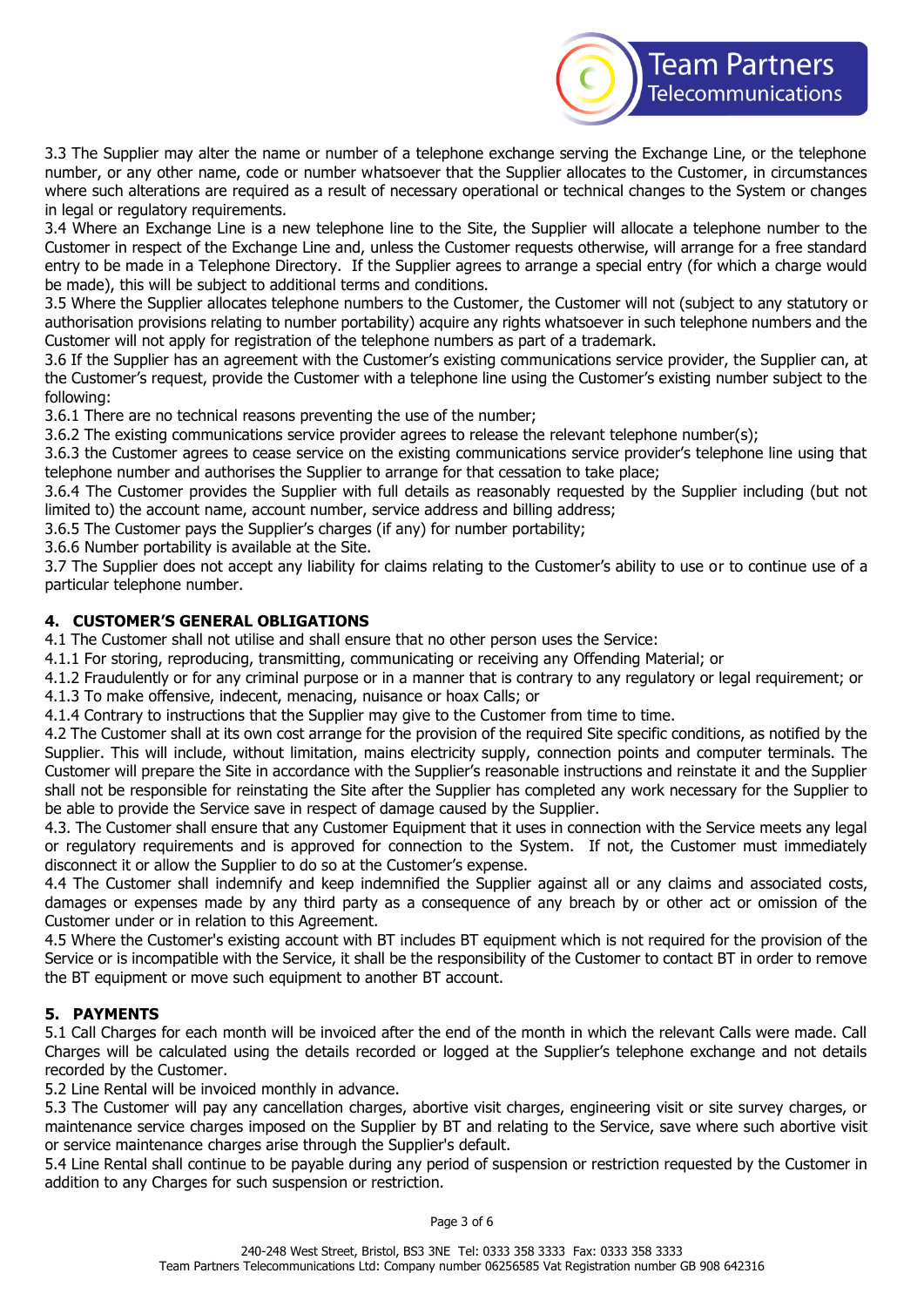

5.5 The Charges are exclusive of Value Added Tax, which shall be payable by the Customer in addition to the Charges at the rate applicable from time to time.

5.6 The Customer shall pay in pounds sterling (without set-off or deduction) all invoices issued by the Supplier within fourteen (14) days of the date upon them. The Supplier reserves the right on notice to the Customer to rescind any credit terms and to require payment on presentation of invoice if the Customer has been late in paying any previous invoice. If the Customer fails to make payment in full by the due date, in addition to the Supplier's right to suspend set out in Clause 6.1.3, the Supplier may charge interest on the unpaid amount (both before and after judgment) at the rate of four percent (8%) per annum over the base lending rate of HSBC Bank plc and such interest shall accrue notwithstanding termination of the Agreement by either party for whatever reason.

5.7 The Supplier reserves the right to charge a £39 administration fee for payments tendered by means other than Direct Debit. The Supplier reserves the right to increase this amount without notice.

5.8 If you pay by card including Amex you will pay a surcharge of three (3) per cent of the transaction value

5.9 The Supplier may also change the level of its Charges during or after the Minimum Period, retrospectively as well as prospectively, as a consequence of (a) any Ofcom direction, determination, order or similar decision, or (b) any change in BT's wholesale charges to the Supplier. In both cases, the Supplier shall only be entitled to change the level of its Charges where the foregoing impacts upon the basis upon which the Charges were calculated.

5.10 Where the Supplier agrees to do work outside a Working Day at the request of the Customer, the Supplier may charge the Customer in accordance with the Supplier's applicable man-hour rate.

5.11 The Charges have been based upon the Customer also taking CPS from the Supplier in respect of the relevant Exchange Line. If the Service on any relevant Exchange Lines ceases to be provided, the Supplier shall be entitled to amend its Charges to its then standard charges for CPS as a stand-alone service. If CPS on any relevant Exchange Line ceases to be provided, the Agreement shall terminate forthwith, without prejudice to clause 2.3.

# **6. SUSPENSION AND VARIATION OF THE SERVICE**

6.1 The Supplier may, in its sole discretion and upon giving the Customer written notice, suspend or vary the Service without compensation (unless due to the default of the Supplier) for any period during which:

6.1.1 The Supplier is required to do so in order to avoid a breach of the authorisation of the Supplier under the Communications Act 2003, as amended from time to time;

6.1.2 The Supplier is obliged or requested to comply with an order or instruction of, or a recommendation or request to take such action received from the Government, Ofcom, an emergency services organisation or other competent authority;

6.1.3 The Supplier reasonably suspects or believes that the Customer is in breach of Clause 4.1 or the Customer is in breach of Clause 5;

6.1.4 The Supplier's contract with BT relating to the Services is suspended, varied or terminated.

6.2 The Customer acknowledges that BT may make alterations to the service (including, without limitation, conversions, shifts, reconfigurations and renumbers) which may result in disruption.

6.3 The Customer shall reimburse the Supplier for all reasonable costs and expenses incurred as a result of the suspension and any recommencement or variation of the Service where suspension or variation is implemented as a result of any act or omission of the Customer.

6.4 The Supplier may at any time suspend the Service or any part of it, without liability:

6.4.1 To vary the technical specification of the Service in order to comply with any relevant law or regulation or direction from a competent authority; or

6.4.2 To repair, maintain or improve the Service;

6.5 In the event of suspension of Service (save where Clause 6.1.3 applies) the Company shall give the Customer as much notice of suspension as is reasonably practicable and will restore the Service as soon as reasonably practicable and lawful but (in all cases) the Company shall have no liability to the Customer for any loss or damage incurred or suffered as a result of the suspension.

# **7. TERMINATION**

7.1 Either party may immediately terminate the Agreement by written notice if the other party commits a material breach that is not capable of being remedied.

7.2 Either party may serve written notice requiring the other party to remedy within thirty (30) days of receipt of the notice a material breach of the Agreement that is capable of remedy. In the absence of a remedy in this period, the party that served notice to remedy may immediately terminate the Agreement by written notice.

7.3 Either party may immediately terminate the Agreement by written notice if the other party commits an act of bankruptcy or goes into or is put into liquidation (other than solely for the purposes of a reconstruction or amalgamation

Page 4 of 6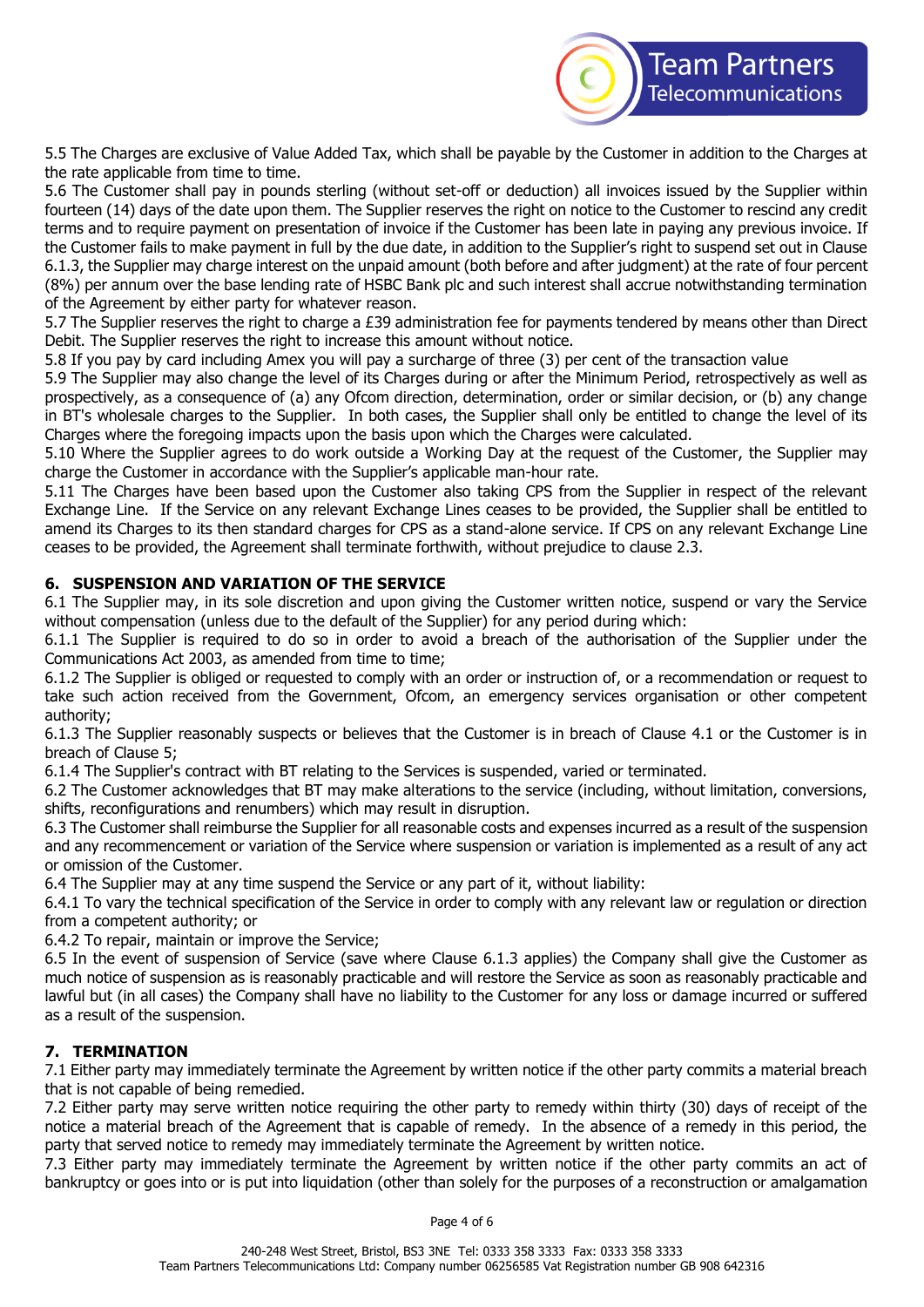

whilst solvent) or if a receiver or administrator is appointed over all or part of the other party's assets or the other party suffers seizure of any of its property for non payment of monies owing.

7.4 The Supplier may terminate the Agreement immediately by written notice at any time for the reasons set out in Clauses 6.1.1 and 6.1.2.

7.5 The rights to terminate this Agreement given by this Clause 7 shall be without prejudice to any other right or remedy of either party in respect of the breach concerned (if any) or any other breach. Following termination of the Service, the telephone service to the Site will be disconnected unless the Customer makes alternative arrangements with the Supplier or another communications service provider.

# **8. CONFIDENTIALITY AND DATA PROTECTION**

8.1 The Customer agrees to keep all Confidential Information confidential, to disclose it only to its employees and its professional advisers that in each case need to know it and to use it exclusively for the purposes contemplated by this Agreement. This Clause shall not apply to information that the Customer can prove:

8.1.1 Is in the public domain otherwise than by the Customer's breach;

8.1.2 It already had in its possession prior to obtaining the information directly or indirectly from the Supplier; or

8.1.3 A third party subsequently disclosed to the Customer free of restrictions on disclosure and use.

8.1.4 The disclosure is made to a sub-contractor, agent or assignee, who shall be bound by the same obligations of confidentiality as is the Customer

And this Clause shall survive for two (2) years from when the Customer ceases to receive the Service from the Supplier. 8.2 The Customer may disclose Confidential Information if required to do so by law, regulation or rules of a securities exchange or other regulatory authority, but only to the extent of the relevant requirement. The Customer shall promptly inform the Supplier of the requirement and will co-operate with the Supplier in the disclosure.

8.3 The use of any information, including Calling Line Identification, may be subject to (and therefore the Customer shall comply with) the Data Protection Act 1998, EU Data Protection Directives and the Telecommunications (Data Protection and Privacy) Regulations 1999. The Supplier reserves the right to withhold Calling Line Identification if it believes that the Customer has failed to comply with this Clause or the Supplier receives a complaint from any relevant authority.

8.4 The Customer hereby consents to BT disclosing to the Supplier any information relating to the transfer or removal of BT's retail products and services that exist on the Exchange Line as at the time of transfer of the service from BT to the Supplier.

### **9. LIABILITY**

9.1 The Supplier shall be liable for damage to the property of the Customer caused by any negligent act or omission of the Supplier or its employees provided that such liability of the Supplier in contract, tort or otherwise including any liability for negligence howsoever arising out of or in connection with the performance of the Supplier's obligations under this Agreement shall be limited in respect of all damage arising from any one incident to twenty per cent (20%) of the Call Charges invoiced for monthly usage and twenty per cent (20%) of the Line Rental in each case collected by the Supplier from the Customer since the commencement of the Agreement or, where the Agreement has run for more than 12 months at the date of the relevant incident or incidents, for the 12 month period prior to the relevant incident or incidents. 9.2 The Supplier shall not be liable to the Customer in contract, tort or otherwise including any liability for negligence, for any loss of revenue business anticipated savings or profit or for any indirect or consequential loss howsoever arising. 9.3 In the event of any failure of the Service other than due to the negligent act or omission of the Supplier, the Supplier shall not be liable to the Customer for any charges incurred by the Customer should the Customer's traffic be diverted to another carrier.

9.4 Nothing in this Agreement shall serve to limit either party's liability in respect of death or personal injury caused by or arising from that party's negligence.

9.5 The provisions of this Condition 9 shall continue to apply notwithstanding the termination of the Agreement.

9.6 All warranties that would otherwise be implied in relation to the provision of the Service by the Supplier to the Customer are hereby excluded to the fullest extent permitted by law.

### **10. FRAUDULENT ACTS OF THIRD PARTIES**

10.1 The Customer acknowledges that the Supplier is not responsible for any fraudulent acts, usage or information of any third party in relation to the Services.

10.2 The Supplier shall not be liable for any loss, damage, costs or expenses suffered by the Customer as a result of the fraudulent act of a third party including but not limited to, the costs incurred by the Customer in relation to telephone calls.

### **11 NOTICES**

Page 5 of 6